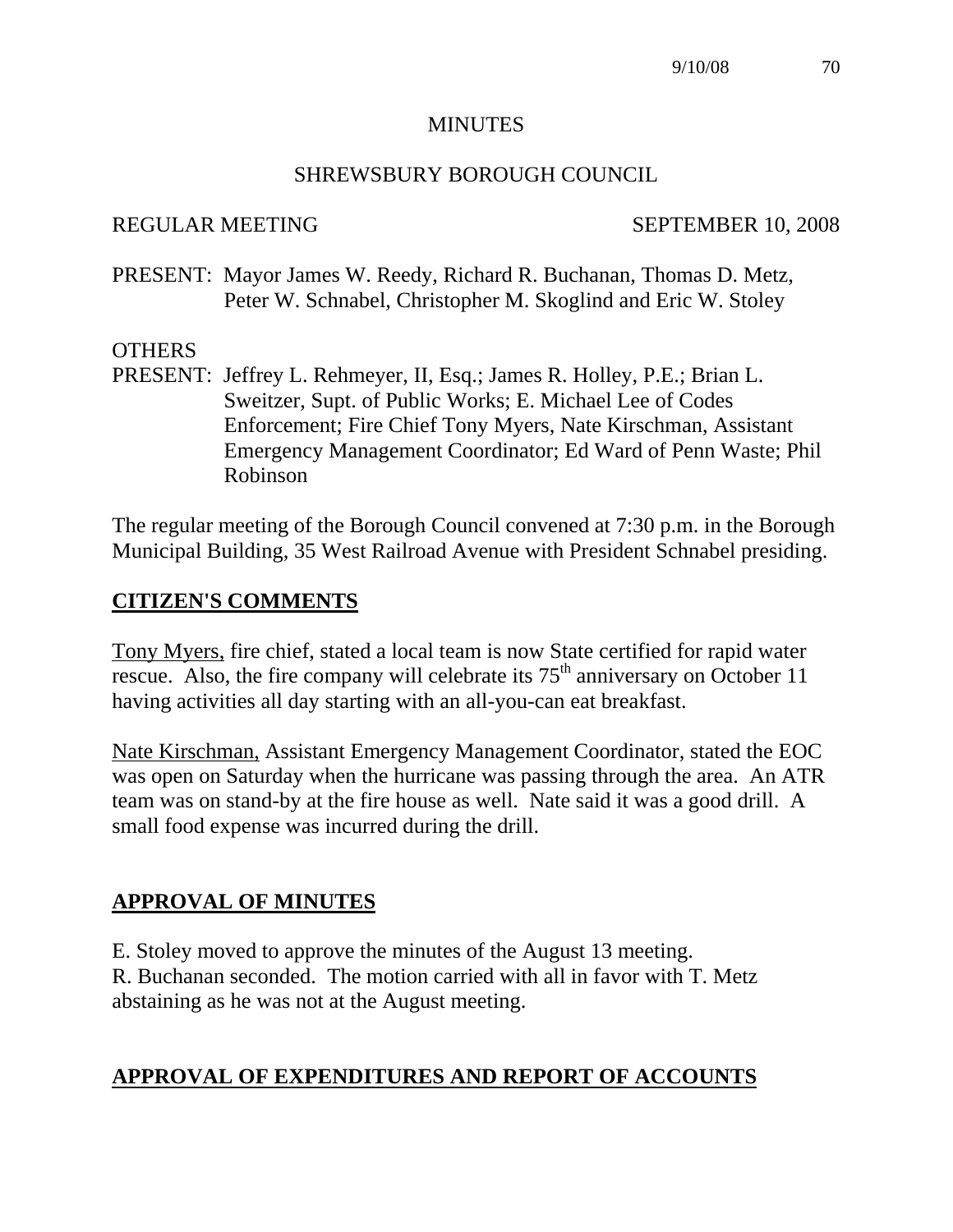The July expenses and report of accounts will be approved next month.

## **BILL LIST**

The bill list for August was presented: General account: check numbers 9093 thru 9132; Water account: check numbers 4047 thru 4060; Sewer account: check numbers 3905 thru 3918; Highway Aid account: check number 773.

- E. Stoley moved to approve the bill list for August.
- C. Skoglind seconded. The motion carried with all in favor.

### **SUBDIVISION AND LAND DEVELOPMENT BUSINESS**

#### **Southern Regional Police Department** – Richard R. Buchanan

Twenty-four arrests were made in July in the Borough. There is a higher level of serious crime occurring. The Police Commission is working on the 2009 budget and Buck is hopeful our portion will increase only about five percent, up to \$525,000.00. There were 14 calls in Shrewsbury Township when the usual number is around 11. It's unknown if these calls were State Police assists or if an officer came upon an incident when traveling between municipalities.

### **Codes Enforcement** – E. Michael Lee

Mike said some weed complaints were investigated and the alarm system at The Factory is in place. A test will be done in the near future. He will also do a fire check of the building. Mike is currently investing a bird complaint on Cassidy Way.

### **Water & Sewer** – Richard R. Buchanan

#### New Freedom Treatment Plant

B. Sweitzer stated he recently had a tour of the treatment plant and the plant looks good, clean and is operating well. A list of repairs made in 2008 was presented to Council.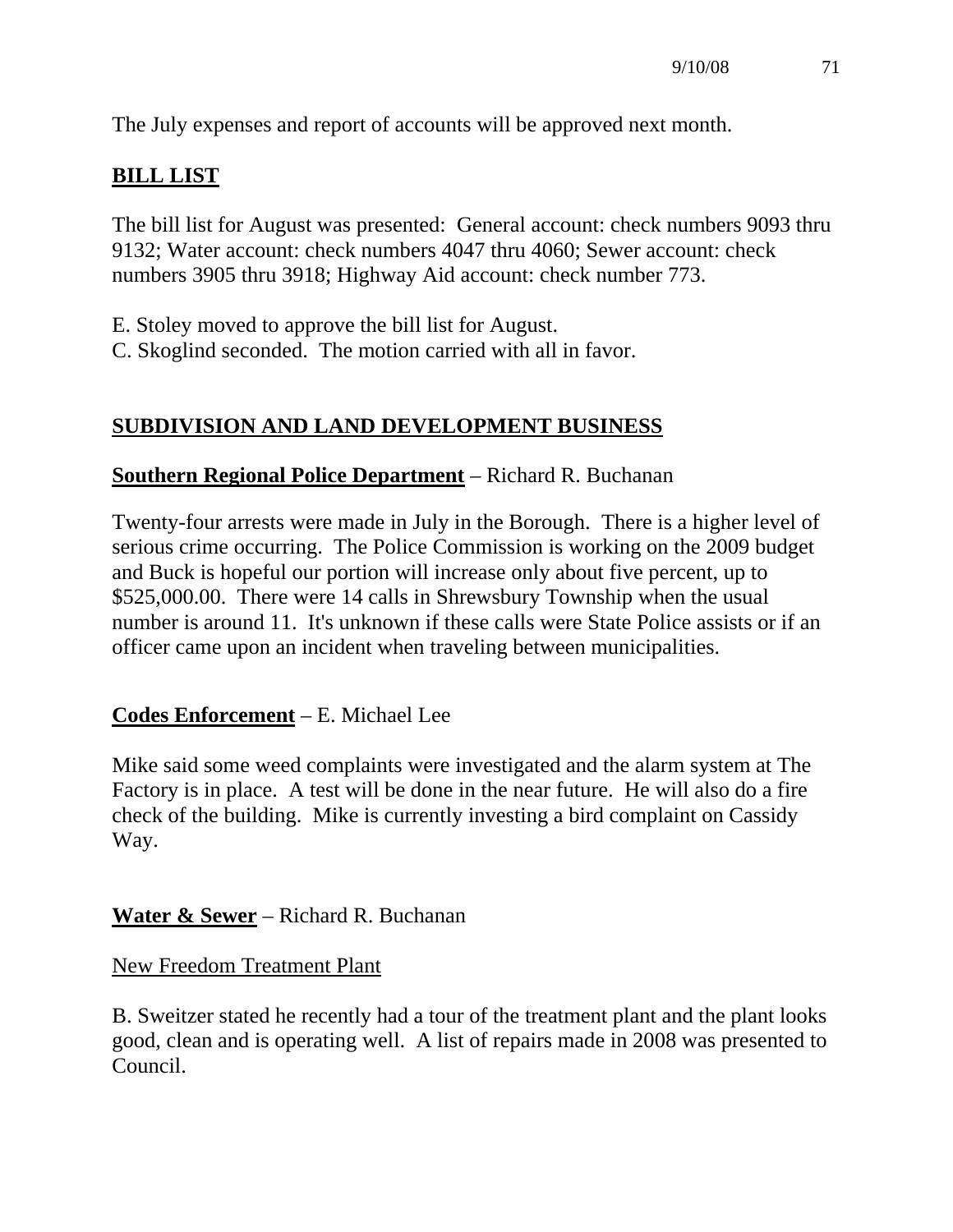## Rapid Lube Center Oil Violation

A potential violation may have occurred on August 28 where oil that was on the floor and water from an interceptor was disposed of in a sink that is connected to the public sewer system. The lateral was coated with oil. Tests were taken on September 4 and the Lube Center could receive a first-offense fine of \$500.00. Manifests were not produced as yet. If the first test comes back in violation, the company will receive a fine and a second test will be done. Mike Lee asked for a copy of the letter and he will enforce the building code if there is a violation.

## Water Service Project

The last home to be connected to public water was completed.

### Sewer Project

The large sewer project will start in October. The Public Works Department is preparing many areas for the slip lining by repairing laterals and broken pipes.

### Proposed Treatment Plant

The Committee met with Phil Robinson and American Water regarding a proposed treatment plant in the Tolna area. Phil or American Water will reimburse the Borough for engineering expenses. The Borough will not sell its collection system and we need to make sure we do not fall under any PUC regulations.

## **Public Roads & Lighting** – Christopher M. Skoglind

### Crack Sealing

The work with the Township will begin October 1. Westview Drive, South Highland Drive and several other streets including the municipal building parking lot will be done.

### Westview Drive Sewer Patch

The sewer patch will be completed on September 22 with the help of Shrewsbury Township's paver and roller at a cost of approximately \$4,000.00.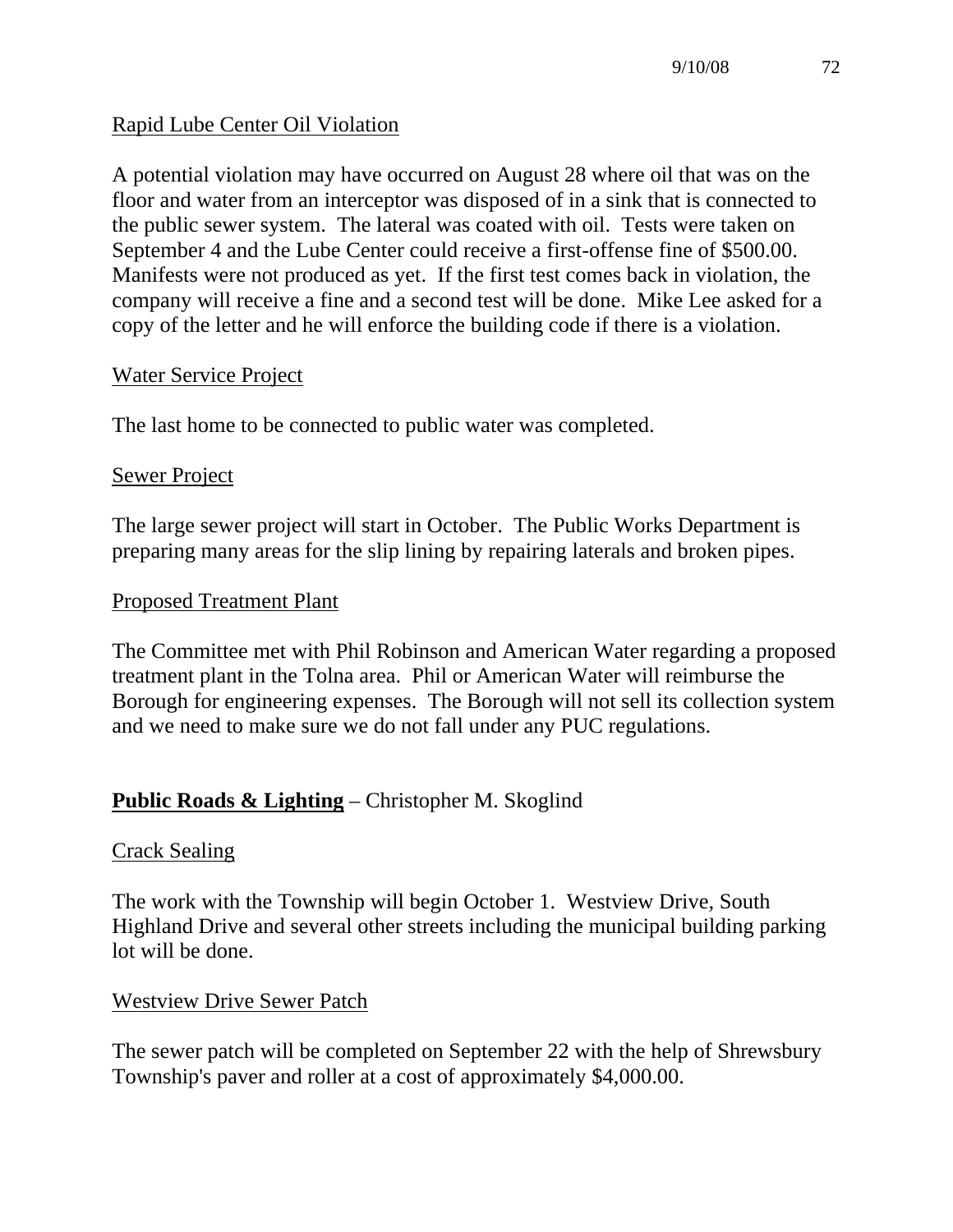#### Snow Plowing

The specifications were advertised with bids to be opened on October 8.

## Street Adoption Valley View Grove

Cornerstone Development asked that the streets in the Valley View Grove development be adopted by the Borough. The deadline for adoption for liquid fuels funds is past and Cornerstone Development offered to pay the Borough the amount it would have received from PennDOT. It was discussed that Cornerstone Development did not follow the rules, but in the best interests of the residents in this development, the Borough will adopt the streets.

C. Skoglind moved to accept Cornerstone Development's proposal to pay the Borough the liquid fuels funds and to adopt the streets after receipt of the funds. E. Stoley seconded. The motion carried with all in favor.

# **Public Lands & Buildings and Finance**

## Budget Meetings

Budget meetings will be held on October 1, October 15, October 29, November 19 and December 3 beginning at 7:00 p.m.

## **ENGINEER'S REPORT**

### Intersection of North Main Street and West Clearview Drive

The new property owner of 202 North Main Street asked the Borough if the intersection could be widened. Eng. Holley stated a drawing was done many years ago that shows the widening but was not pursued. The Borough will ask PennDOT if it (PennDOT) will widen the intersection. Trucks have difficulty making the turn which causes traffic to back up on both streets as the trucks have to wait until vehicles clear out of West Clearview Drive before they can turn in using both lanes.

Electric Pole at Fire Station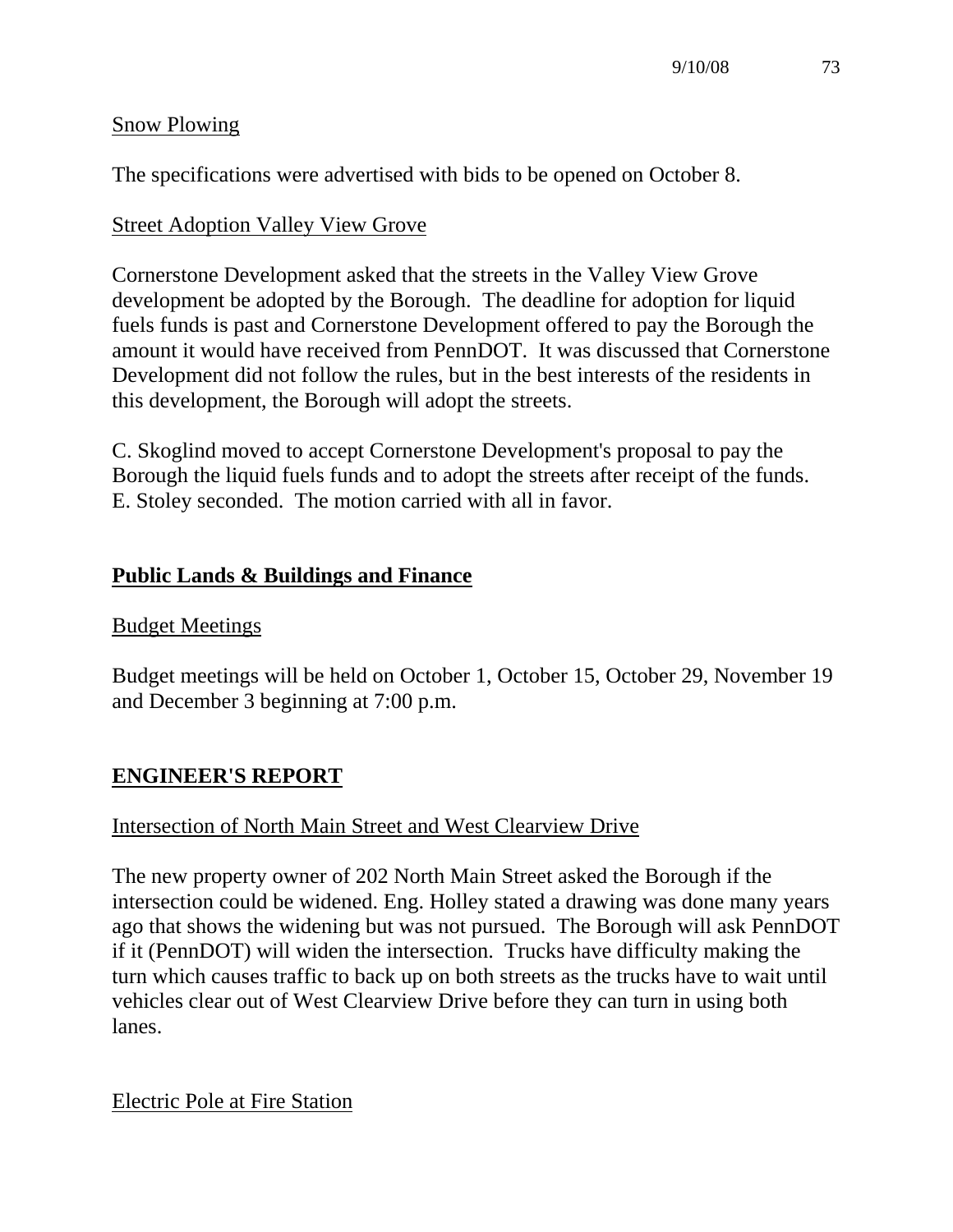This pole sits very close to the intersection of West Forrest Avenue and North Sunset Avenue and gets scraped by vehicles. The Secretary was asked to contact Met Ed to ask that the pole be inspected for safety.

# **SOLICITOR'S REPORT**

## Sidewalk Ordinance

Sol. Rehmeyer was authorized to advertise the sidewalk ordinance for adoption next month.

### I-83 Welcome Rest Center

Sol. Rehmeyer spoke with Assistant Counsel Sharp and was advised that this project remains on PennDOT's list of open projects. A check can be cut when we identify and complete a specific project. The number of EDUs requested needs to be determined. In the meantime, the Rest Center is using EDUs without making payment.

### 21 South Hill Street/Douglas Miller

Mr. Miller made a lump payment of \$6,000.00 which brought his legal fee reimbursement current through the end of April. He has made no subsequent monthly payments. Sol. Rehmeyer said he spoke with Mr. Miller's attorney, who thinks the claim is paid in full. We have a municipal lien; the balance is approximately \$7,400.00.

### Eitzert Farms Revised Letter of Credit

The developer is in the process of replacing the existing letter of credit with a new letter of credit.

### Refuse Bids

There were two bidders:

|                | <b>York Waste</b> | Penn Waste   |
|----------------|-------------------|--------------|
| Two-year term: | \$854,400.00      | \$568,893.00 |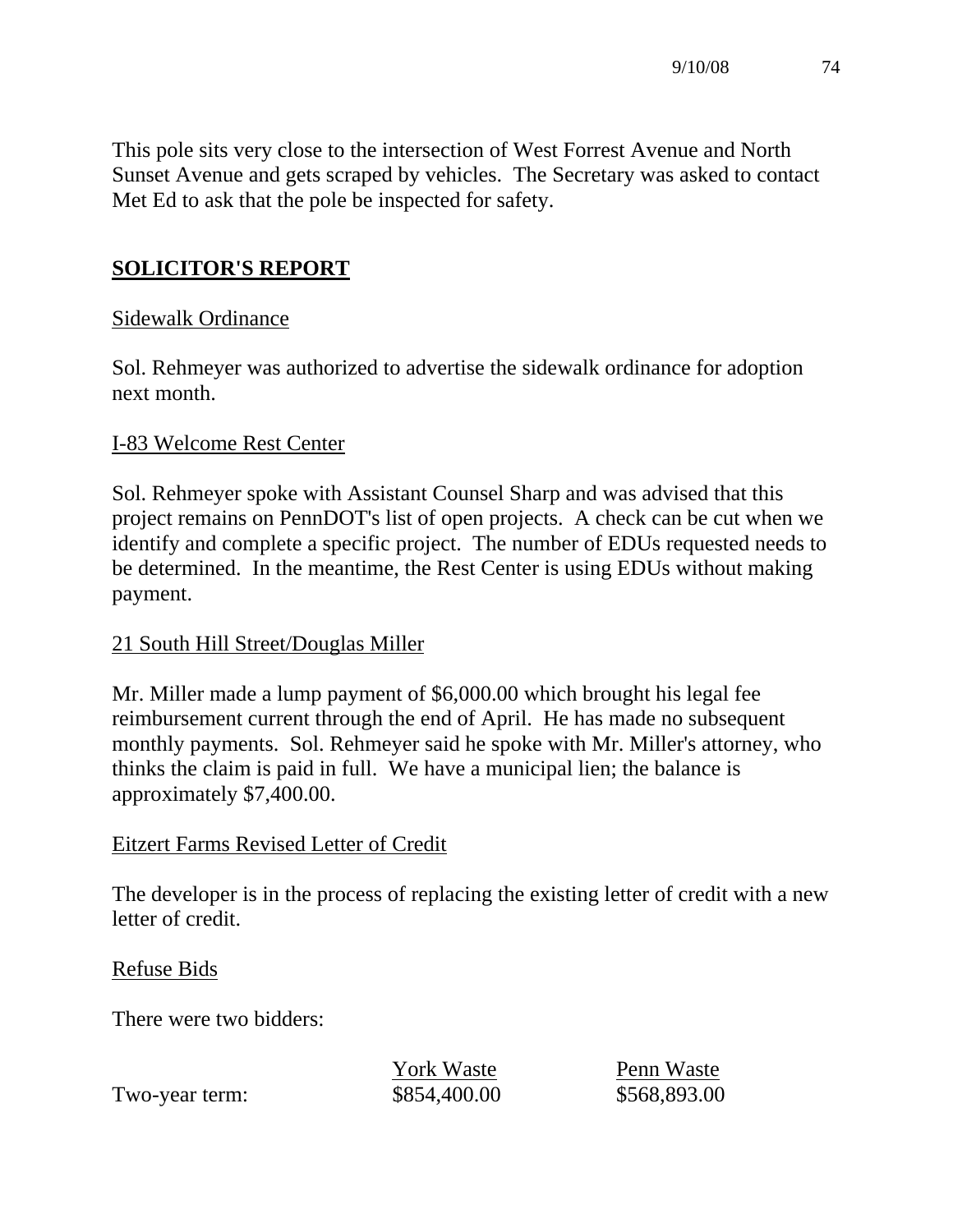| Three-year term:               | \$1,281,600.00 | \$866,203.00      |
|--------------------------------|----------------|-------------------|
| Four-year term:                | \$1,708,800.00 | \$1,172,432.00    |
| Five-year term:                | \$2,136,000.00 | \$1,487,848.00    |
| Reduction if allowed to        |                |                   |
| start at 6:00 a.m. on Main St. |                | $$1,000.00$ /year |

Sol. Rehmeyer reviewed the bids which appeared to be in order.

It was discussed that the Borough would agree to allow the driver to start on East Forrest Avenue and Main Street at 6:00 a.m., but if too many complaints were received, the Borough would go back to the 7:00 a.m. starting time. This could be changed at any time.

The current charge is \$46.00 a quarter and would increase to approximately \$52.24 a quarter under the new contract.

R. Buchanan moved to accept the five-year term bid of Penn Waste in the amount of \$1,487,848.00 and to try the start time of 6:00 a.m. on East Forrest Avenue and Main Street. If too many complaints are received, we will go back to the 7:00 a.m. start time and forego the \$1,000.00 reduction per year. C. Skoglind seconded. Roll call vote:

| <b>Buchanan</b> | yes, in favor |
|-----------------|---------------|
| Metz            | yes, in favor |
| Skoglind        | yes, in favor |
| Stoley          | yes, in favor |
| Schnabel        | yes, in favor |

### **Public Safety, Welfare and Personnel**

#### 2009 Hemler/ACS Contract

- E. Stoley moved to approve the 2009 Hemler/ACS contract.
- C. Skoglind seconded. The motion carried with all in favor.

**Secretary's Report** – Cindy L. Bosley

Newsletter Item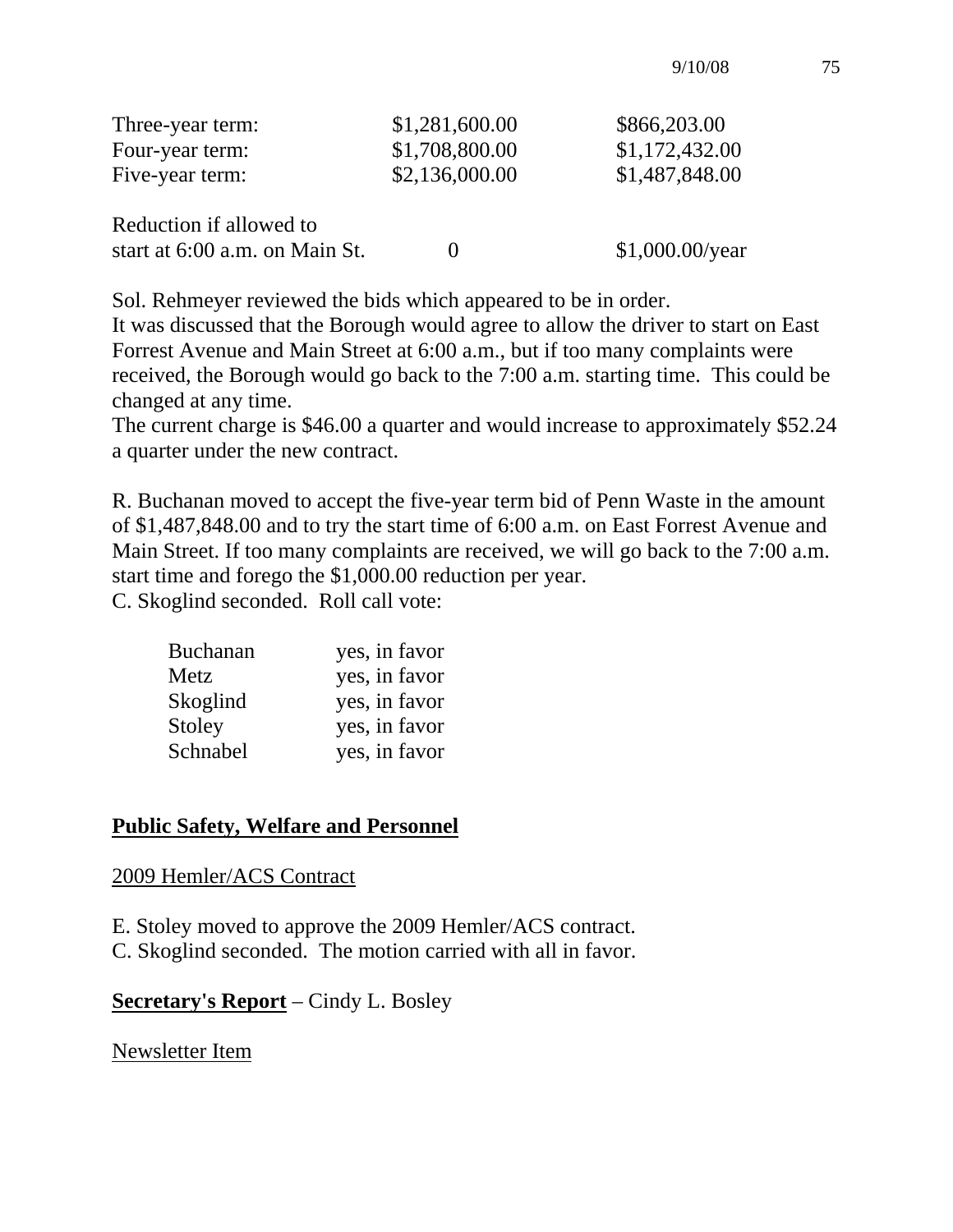The Secretary was given permission to include an item from Commuter Services of South Central Pennsylvania about carpooling, etc. The Crown station on East Forrest Avenue is also being used as overflow for commuters as PennDOT and Shipley Oil have an agreement.

York County Boroughs Association Meeting

The next meeting is Thursday, September 25.

Appreciation Dinner

The Borough's appreciation dinner is Friday, November 21 at the fire hall.

## **York Area Tax Bureau** – Thomas D. Metz

Tom will attend the next quarterly meeting to be held on Monday.

## **Subdivision, Land Development and Zoning** – Eric W. Stoley

### Ordinance #2008-1 Amending Setbacks

E. Stoley moved to adopt Ordinance #2008-1 to amend section 400.5, setback regulations.

C. Skoglind seconded. Roll call vote:

| <b>Buchanan</b> | yes, in favor |
|-----------------|---------------|
| Metz            | yes, in favor |
| Skoglind        | yes, in favor |
| Stoley          | yes, in favor |
| Schnabel        | yes, in favor |
|                 |               |

**Planning Commission** – Eric W. Stoley

CVS Pharmacy Plan - Market Square